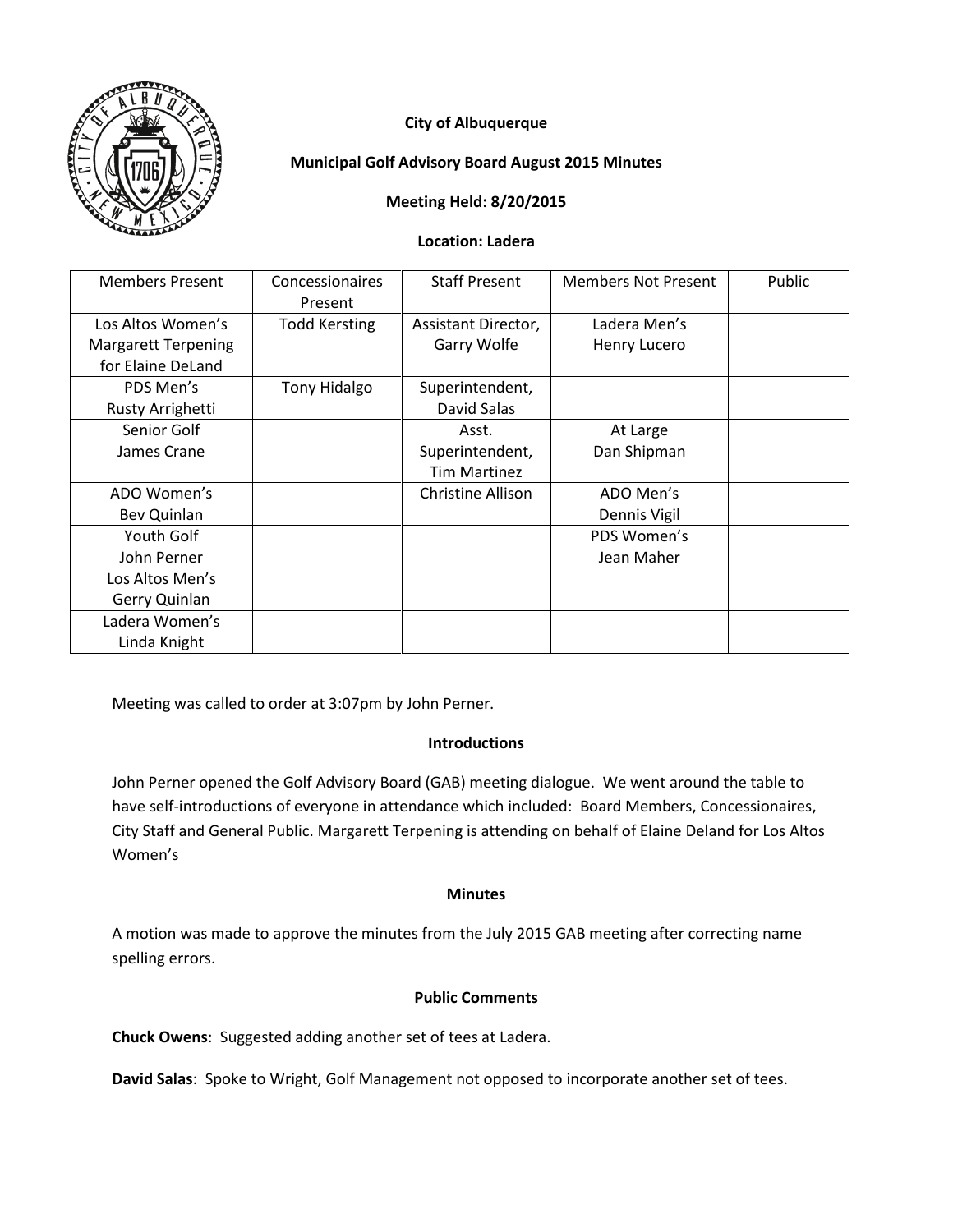**Tony Hidalgo**: Made mention that new score cards would have to be reprinted at the cost of about \$3000 for 50K cards. Sun Country will rerate the course and correct if new tees are added.

**Chuck Owens**: Left side #7, the roughs are tall, could lose your ball. Also seems like the paths are narrower. Also how does the City determine the cut schedules?

**David Salas**: Greens are mowed, 7x a week, tees 3x, fairway 3x.

#### **Golf Management Reports and Updates**

#### **Personnel Updates**

**David Salas:** David provided the following personnel status update: The M14 at Los Altos has been filled by Loisel Sotel, the M-13 at Los Altos is vacant and posted; the M-14 at Ladera is vacant and posted. James is acting. The B28 Equipment Mechanic was posted; the Golf Management position has been filled and the Irrigation Specialist for ADO has been selected.

#### **Rounds and Revenue**

**David Salas:** Reviewed what Tim provided, FY16 - Golf Rounds YTD increased by .91%. Revenues increased by 7.31%.

**Garry Wolfe**: Announced that we are hiring a person for marketing. The person will be paid \$10-15K as funds are limited. They will brand identify markets. They will start at the beginning of the calendar year.

**Gerry Quinlan**: Waiting to market at that time year makes no-sense, as no one plays during winter.

## **Concessionaire Comments**

**Tony Hidalgo:** State Law has been changed allowing spirits (hard liquor) to be served on public golf courses. The information will be taken to the City Council. Tony also provided a quote for kitchen equipment he is requesting to be replaced.

## **Golf Advisory Board (GAB) Member Comments**

**Gerry Quinlan.** Pricing structure for membership structure does not work as per the UNM Study.

Golf Management announced that the Ladera RFP has to be put back out again due to lack of information. The revised RFP will follow the required timeline for review, publishing, etc. A rigorous discussion promptly ensued about the RFP process.

**Margarett**: Los Altos is in great shape. The parking restriping has been complete. #9 fairway seems smaller on the left side. At PDS there is something eating the greens at #8 forward tee. The Ladera executive course is in good shape. The signage needs to be replaced from the #6 to #7. At the #3 there are mounds, like bugs? The rough is now manageable.